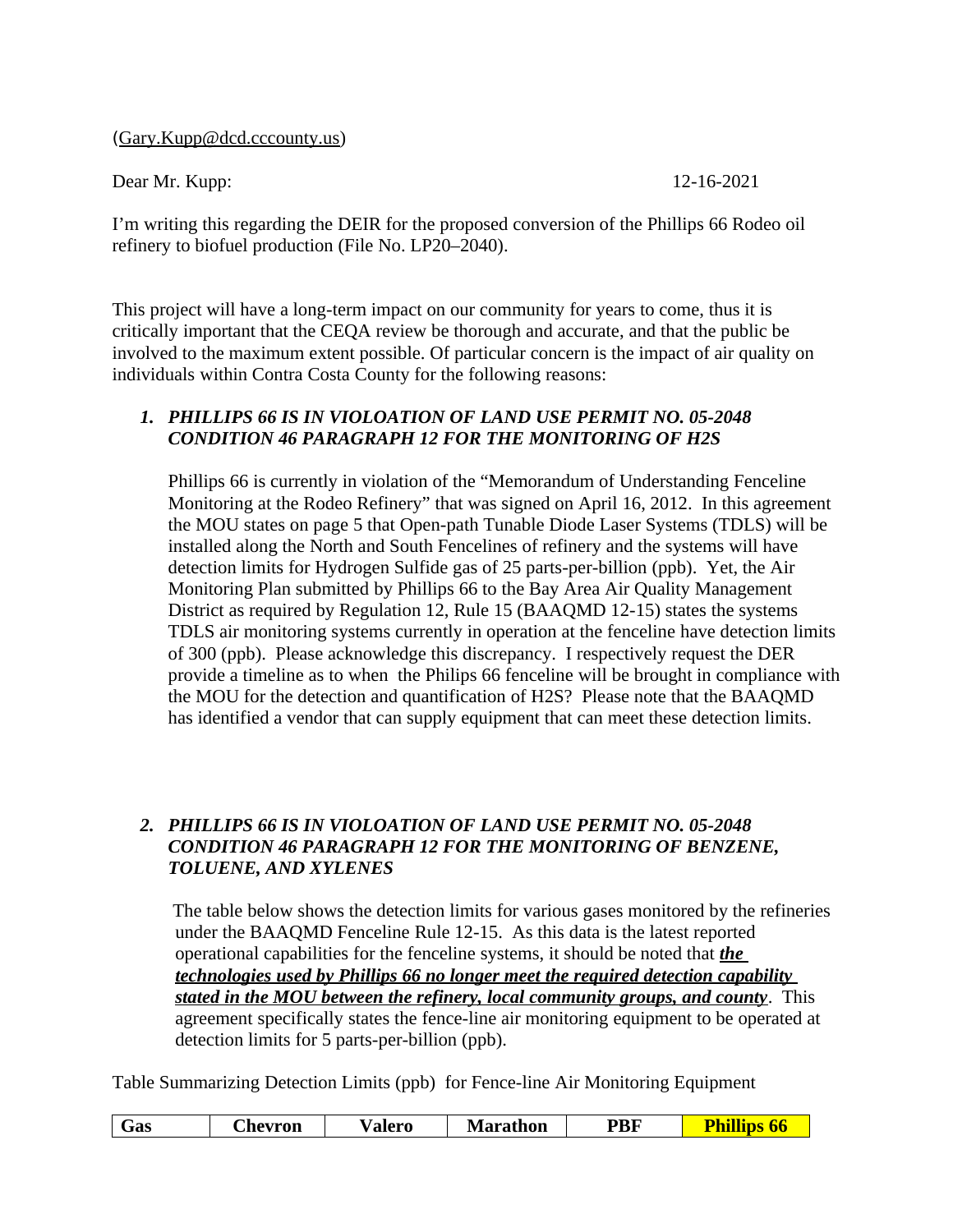|                | Det Lim<br>(ppb) | Det Lim<br>(ppb) | Det Lim<br>(ppb) | Det Lim<br>(ppb) | <b>Det Lim</b><br>(ppb) |
|----------------|------------------|------------------|------------------|------------------|-------------------------|
| <b>Benzene</b> | 0.6              |                  | $0.6\,$          |                  |                         |
| Toluene        |                  |                  |                  |                  |                         |
| Xylene         | 6.5              |                  | 7.8              |                  |                         |

I respectively request the DER provide a timeline as to when the Philips 66 fenceline will be brought in compliance with the MOU for the detection and quantification of benzene, toluene and xylene at detection limits stated in the MOU.

#### *3. PHILLIPS 66 FENCELINE AIR MONITORING EQUIPMENT IS OBSOLETE*

In reviewing the BAAQMD 12-15 air monitoring plans by the five refineries in the Bay Area, Phillips 66 the only refinery to propose and justify using antiquated air monitoring technology to protect the communities impacted by their emissions. As an example, the open-path fenceline systems used by Phillips 66 are over 10 years old and have much higher detection limits than other refineries. Many of the air monitors used by Phillips 66 are no longer sold by the vendors who supplied the equipment, effectively rendering them obsolete. I respectively request the DER provide a timeline as to when the Philips 66 fenceline will be required to replace their obsolete air monitoring equipment with current technology.

# *4. PHILLIPS 66 IGNORES ITS ENVIRONMENTAL IMPACT ON THE COMMUNITY OF RODEO, CALIFORNIA*

When Phillips 66 submitted its BAAQMD 12-15 Air Monitoring Plan, it employed arbitrary community impact analysis to exclude the community of Rodeo as part of its fenceline air monitoring system. For this reason, it excluded any type of technology upgrade associated with the BAAQMD 12-15 for the community of Rodeo.

I respectively request the DER provide the community of Rodeo with a written guarantee that all fenceline air monitoring equipment installed at the Phillips 66 Rodeo refinery be made consistent with the land use permit and BAAQMD standards.

# *5. THE FENCELINE AIR MONITORING EQUIPMENT THAT IS CURRENTLY IN PLACE AT PHILLIPS 66 WILL NOT DETECT POLLUTANTS ASSOCIATED WITH RENEWABLE FUELS*

The pollutants associated with the feedstock, intermediary and products associated with biofuel production are not detectable with the fenceline technology in place at the refinery. These pollutants include amines, reduced sulfurs, aldehydes and ketones gases. None of these gases are capable of being detected by the current systems at levels that protect the public in a time sensitive manner. I respectively request the DER provide the communities of Rodeo, and Crockett with a written guarantee that all fenceline air